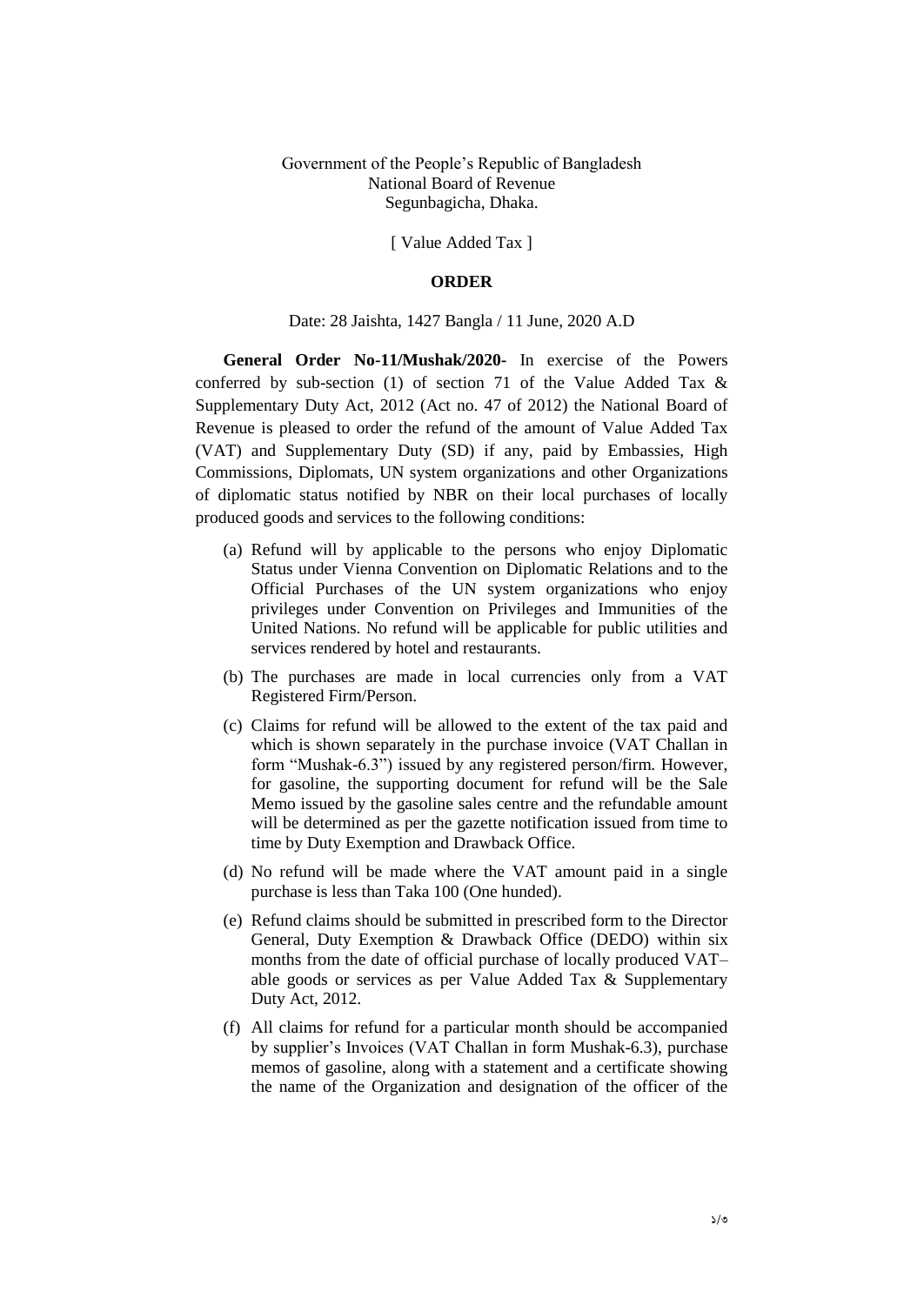organization. The certificate should be signed by a competent officer of the organization concerned to the effect that the purchases are made for official use only.

- (g) DEDO will, after formal scrutiny on the claims, make payment through cheques within the shortest possible time (preferably within two weeks).
- (h) Director General of Duty Exemption and Drawback office via gazette notification will publish order mentioning the amount to be refunded against gasoline purchase by The High Commission/Embassy/ Privileged Organization keeping in line with the gazette notification by Ministry of Power, Energy and Mineral Resources.
- (i) The claimant would furnish particular of a Bank Account to which DEDO would send the cheque of payable amount against refund claim.

### **Annex-1**

Prescribed application form for claiming reimbursement on gasoline purchase:

| Name and     | Item          | Purchased   | Purchased | Name     | Total No.  | Reimbursable | Remarks |
|--------------|---------------|-------------|-----------|----------|------------|--------------|---------|
| Address of   | purchased     | Quantity    | Value (In | and      | οf         | amount (in   |         |
| the          |               | (In Litres) | Tk)       | Address  | receipts   | Tk)          |         |
| Organization |               |             |           | of the   | (attached) |              |         |
|              |               |             |           | gasoline |            |              |         |
|              |               |             |           | station  |            |              |         |
|              | Petrol<br>a.  |             |           |          |            |              |         |
|              | Diesel<br>Ib. |             |           |          |            |              |         |
|              | Octane<br>c.  |             |           |          |            |              |         |

This is to certify that the above mentioned gasoline was purchased by this Organization during the month of ...................20... for official use only.

Siganture of the Head of the Mission or the officer authorised to sign for and on behalf of the Head of the Organization.

Signature of the Claimant.